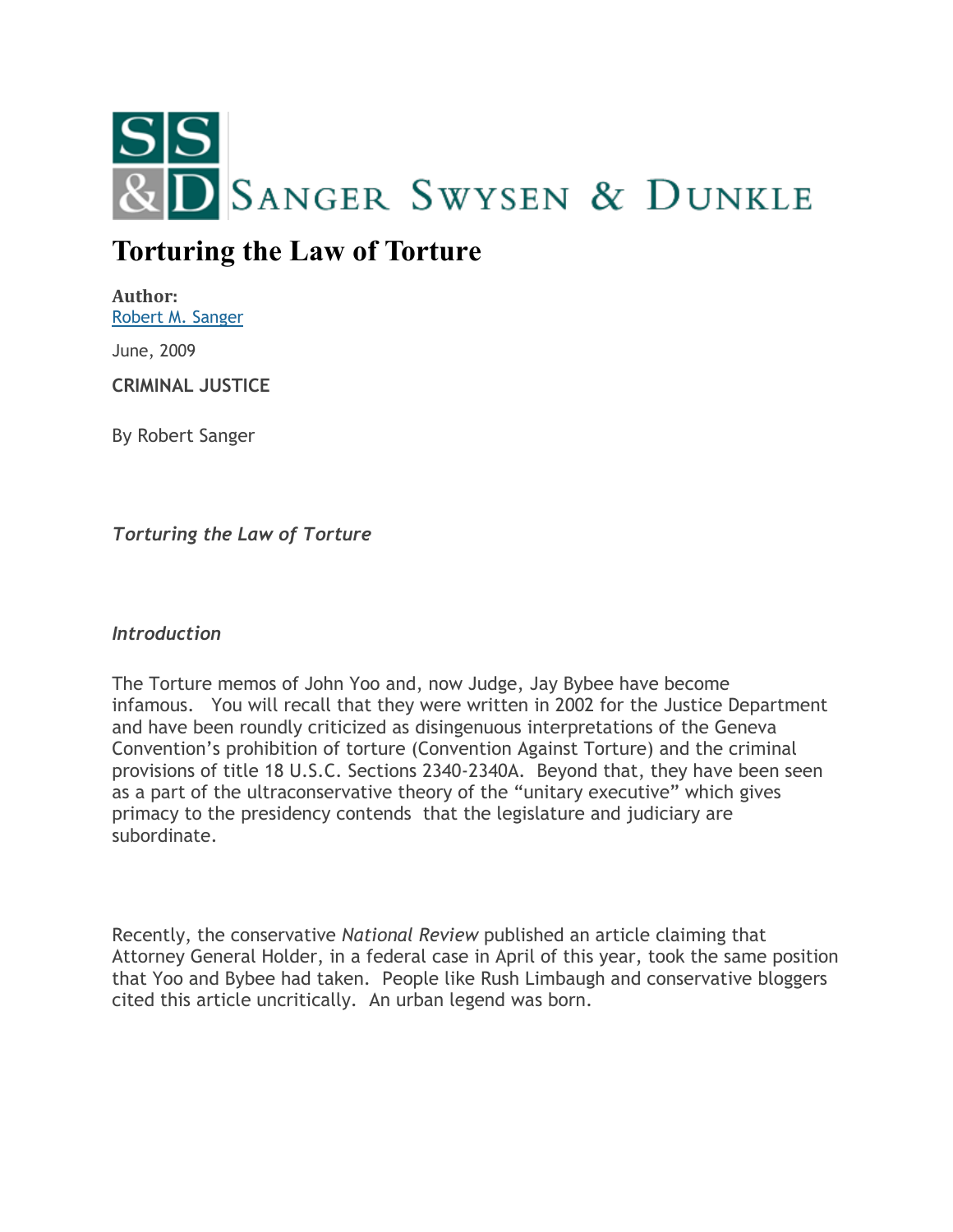In this month's *Criminal Justice* column, we will look at the fascinating story behind the federal case and at the actual legal argument made by the DOJ. We will also revisit the actual arguments in the Yoo and Bybee memos and to determine if there is any truth to this urban legend.

### *The Cases of John Demjanjuk*

John Demjanjuk was deported to Germany May 12, 2009 to stand trial for Nazi war crimes. He is accused of being an accessory to murder of 29,000 Jews as a guard at the Sobibor concentration camp. Other than the fact that he is 89 and that he will be one of the last people charged and tried for Nazi war crimes arising out of World War II, the case would not be particularly remarkable. Following the Nuremburg trials, several jurisdictions captured and prosecuted numerous people for doing the sorts of things of which Demjanjuk is accused. The prosecution of a concentration camp guard who allegedly aided in killing that many people is not that unusual.

Of course trial is one thing and conviction may be another. The prosecutor's case against Demjanjuk poses many problems and questions. There is documentary evidence suggesting that John Demjanjuk is the same Demjanjuk who participated in these murderous decisions but he claims that it was someone else. The witnesses are either dead or very old. The star eyewitness, who claimed to have been Demjanjuk's roommate after the war, is now 92 years old.

Incredibly, Demjanjuk has already been tried, wrongfully convicted and eventually exonerated in Israel. In 1977 he was identified as being "Ivan the Terrible" who was allegedly a guard at the Treblinka death camp on Poland. He was found guilty in 1988 of crimes against humanity and war crimes based on the testimony of 10 eyewitnesses. But his conviction was overturned by the Israeli Supreme Court in 1993, when evidence surfaced that another man was, in fact, Ivan the Terrible. Demjanjuk returned to America.

But then, in 2002, troubles for Demjanjuk started again when evidence came to light that he was a guard at Sobibor. He has fought extradition from the United States to Germany on an number of grounds before the Board of Immigration Appeals and, eventually, I federal district court and the Sixth Circuit Court of Appeals.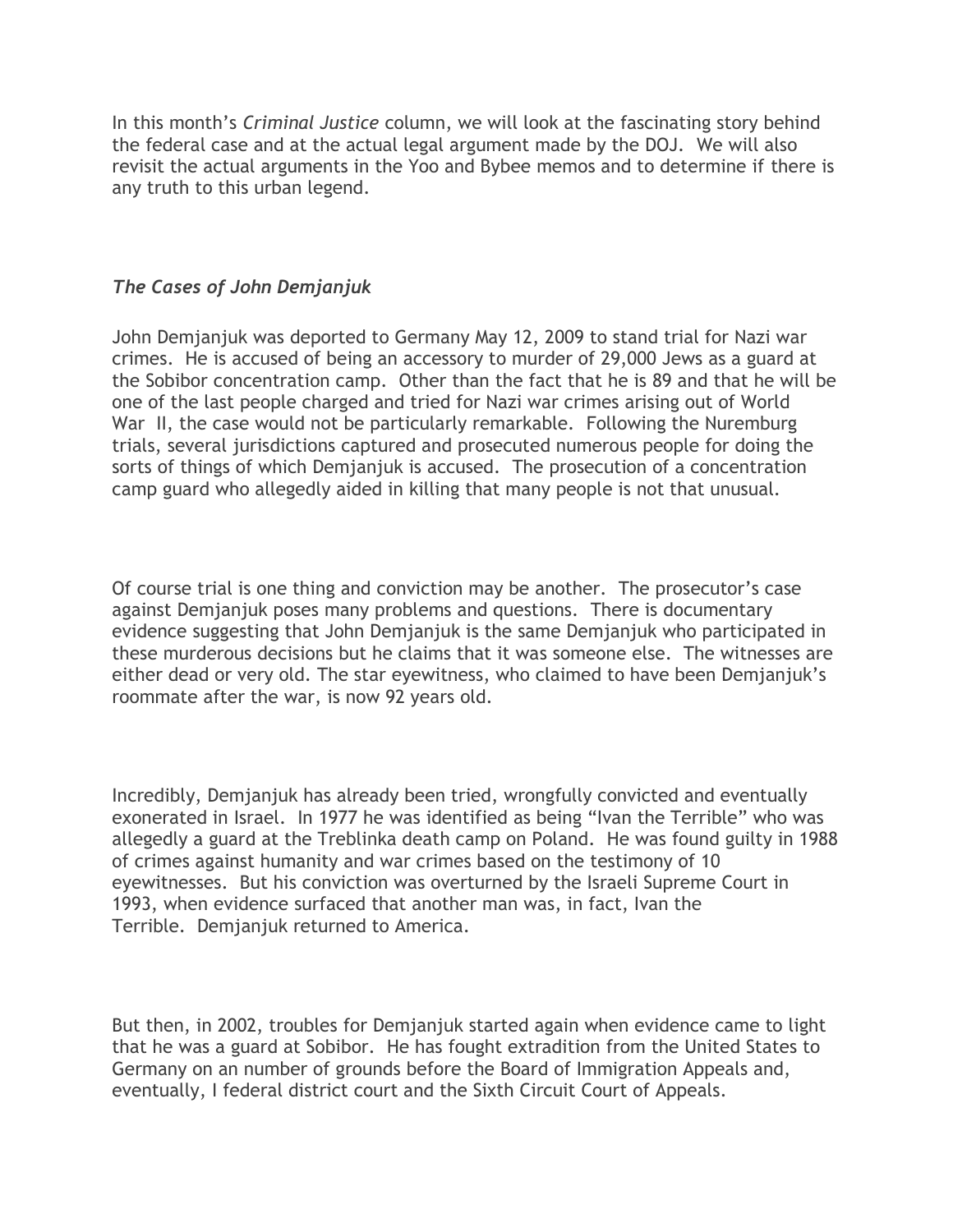In a last ditch effort to avoid extradition, Demjanjuk filed a new petition in the federal district court seeking a stay of removal. Apparently for the first time, he alleged that allowing removal to Germany would violate the Convention against Torture. His argument was not that he would be singled out for torture or for any special treatment but that, due to his age and infirmity, imprisonment in Germany would be equivalent to torture. The district court denied his petition and he appealed to the Sixth Circuit. There the Attorney General filed a Respondent's Brief taking the fairly obvious position that simply alleging that a person is elderly and will be in custody in another country where there is no evidence of abusive conditions does not amount to torture.

#### *The Ultraconservative Spin*

In the May 6, 2009, issue ofWilliam F. Buckley's old magazine, *The National Review*, an article by Andrew McCarthy claimed that Attorney General Eric Holder had now taken the same position that John Yoo and Jay Bybee had taken in their torture memos. With the requisite amount of sarcasm, he suggested that Holder's commitment "to follow the law" in the investigation of alleged illegal activities of the Bush administration was somehow hypocritical and that this brief now vindicated Yoo and Bybee.

The article misrepresented what the Respondent's Brief actually said and put a gloss on the Yoo and Bybee memos. Nevertheless, it was uncritically taken up by the conservative commentators and bloggers as proof positive that Bush/Cheney/Yoo/Bybee were right all along.

In essence, the article incorrectly claimed that Yoo and Bybee had merely taken the position that the Convention Against Torture required specific intent to torture and nothing more. It then equated that position to the position taken by the current Attorney General in the Demjanjuk case.

#### *Specific Intent and the Convention Against Torture*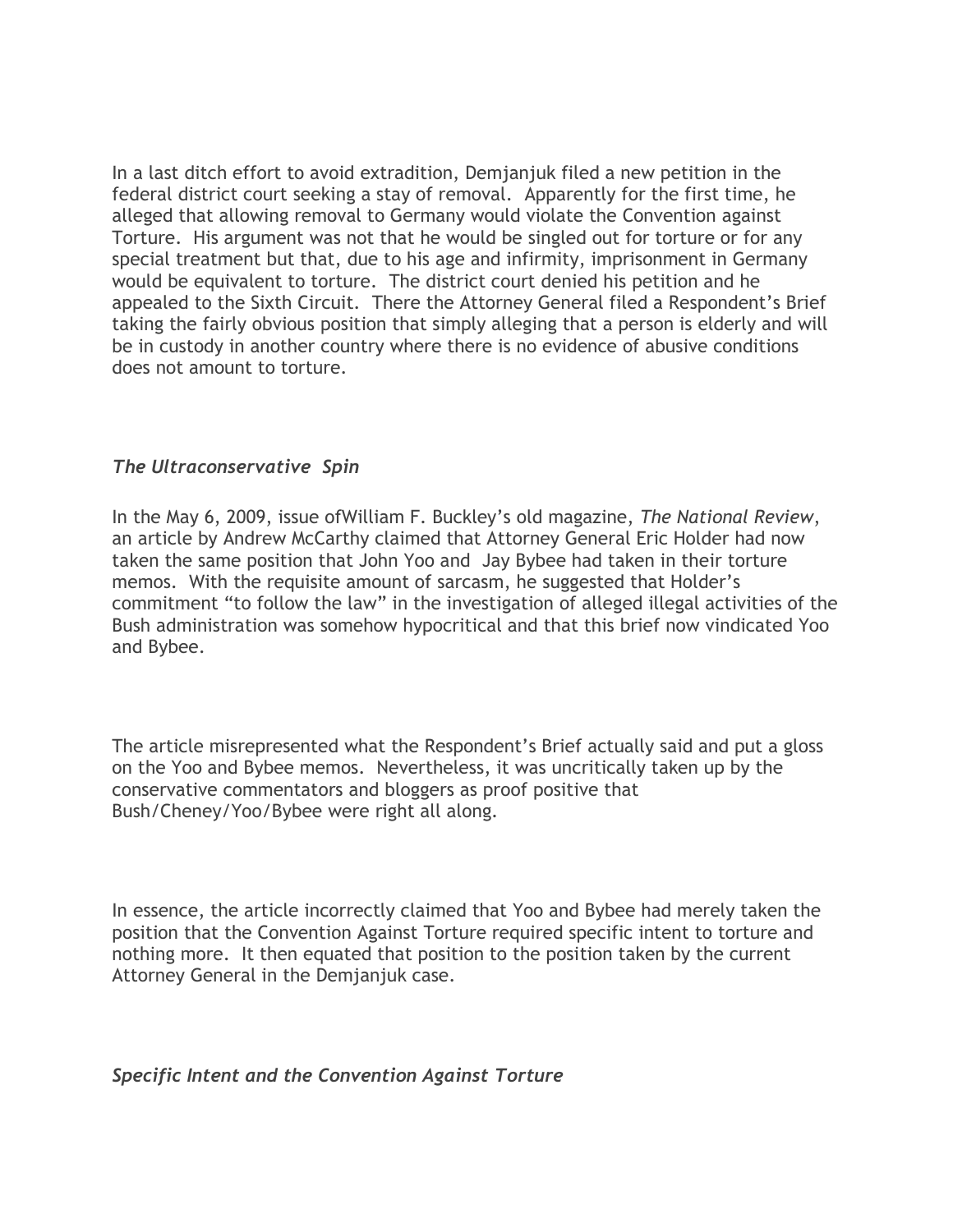The Convention Against Torture requires that torture be "intentionally inflicted." That could be interpreted as general intent, however, the federal courts, albeit subsequent to the memos, interpreted the treaty to require specific intent. The United States Code, on the other hand, appears to require specific intent to torture on its face. This is not controversial and is the position taken by Yoo and Bybee as well as the Attorney General in *Demjanjuk*.

The Attorney General simply restated now settled law on intent to support the proposition that more is required than an allegation that a person may be uncomfortable in prison. He cited a case, *Pierre v. Attorney* General 528 F.3d 180 (3d Circuit 2008) which had been argued by the prior administration after the Justice Department memos of Yoo and Bybee. The facts of *Pierre* went far beyond the situation at bar where, instead of Germany, the petitioner was being extradited to Haiti. *Pierre* itself was based on yet another Third Circuit decision, *Auguste v.* Ridge 395 F.3d 123 (2005), holding that the CAT required specific intent. Hence, the current Attorney General's was simply citing precedent.

The fallacy is to equate the statement that the courts have required specific intent to the essence of the Yoo or Bybee interpretation. The Yoo memo to White House Counsel, and later Attorney General, Alberto Gonzales, dated August 1. 2002, argued the specific intent interpretation of the CAT. Later, the Bush Administration's Justice Department prevailed on this interpretation in the two Third Circuit cases referred to above. But Yoo claimed that President Bush had already determined that neither the Taliban nor al Qaeda were entitled to *any* protection under the Geneva Conventions. Therefore, whether CAT or the federal statutes required specific or general intent was irrelevant.

The Bybee memo, also to Gonzales, dated October 2, 2002, was much longer than Yoo's earlier memo and addressed both the CAT and the Title 18 enactments. Bybee incorporated Yoo's analysis of specific intent but somewhat infamously decided that certain tortures were not tortures and that the Convention and the Code were designed to address "only extreme pain and suffering" and not all acts which were "cruel, inhumane or degrading."

However, Bybee's big contributions to the President and Vice President's approval of torture was that first, the treaty and the statute would infringe on the President's